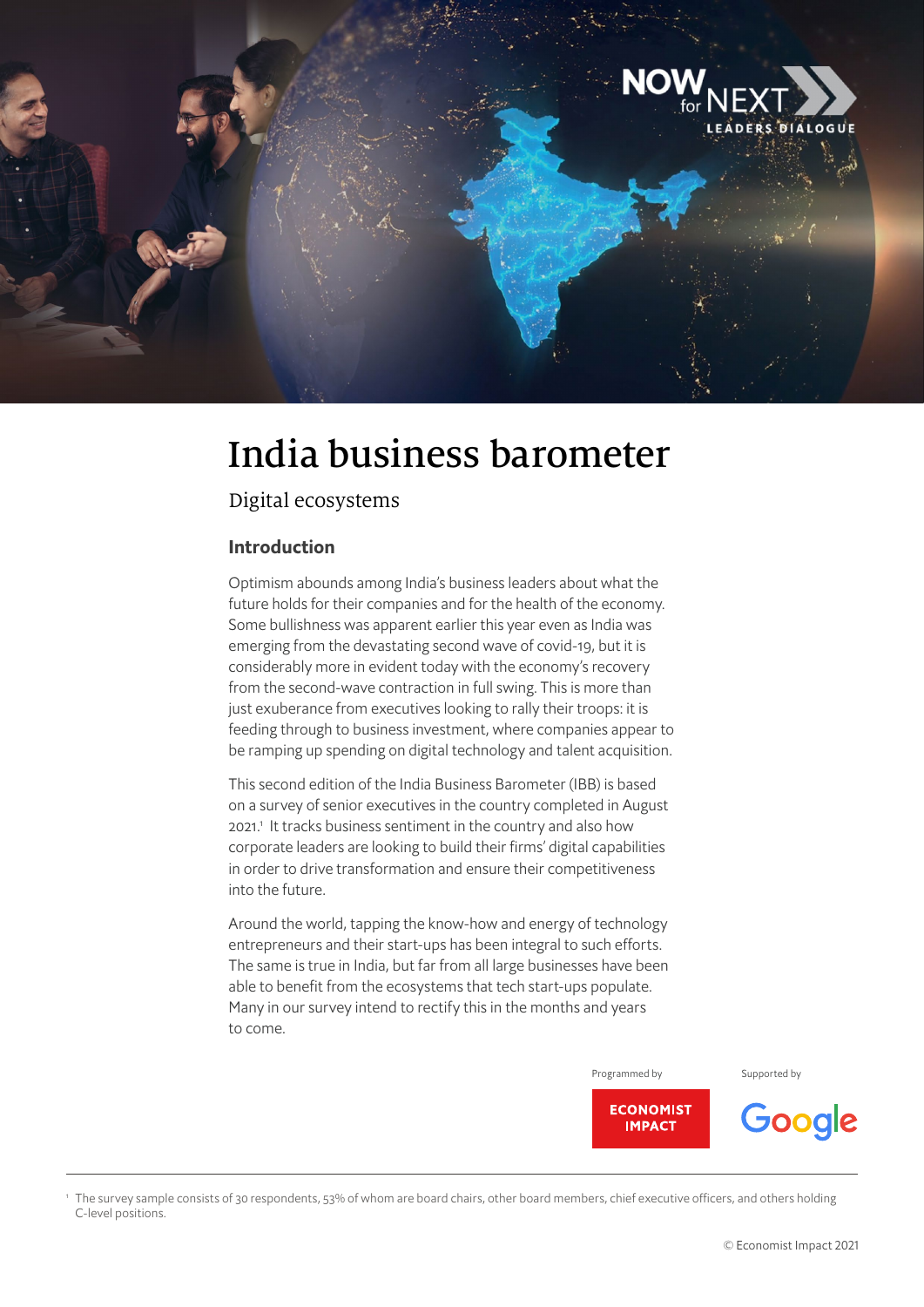## **A brightening outlook**

A 7% quarter-on-quarter contraction of GDP in April-June 2021 is now almost a distant memory for Indian business leaders. Economic growth for the fiscal year beginning in April is projected to be 10.4%, even *after* incorporating the first quarter (April-June) decline.2 Such projections help explain why the majority of our respondents believe better times are ahead according to each of the five indicators tracked by the IBB. In four of the five, executive buoyancy is more pronounced than it was in the previous edition.

The change in sentiment compared with June is most striking in expectations for the domestic economy. That reading was previously in negative territory but is now decidedly positive—21.7 on a scale of -50 to +50 (a change of 23.5 points overall). Not surprisingly, most executives think the economic recovery will benefit their markets and their own business. Consumer confidence

## **Figure 1: Optimism abounds**

Barometer reading—businessexpectations for the next three months



#### **Figure 2: Supply chain challenges to the fore**

The most significant challenges faced by respondents' businesses over the next three months (top responses)



<sup>2</sup> See https://country.eiu.com/india.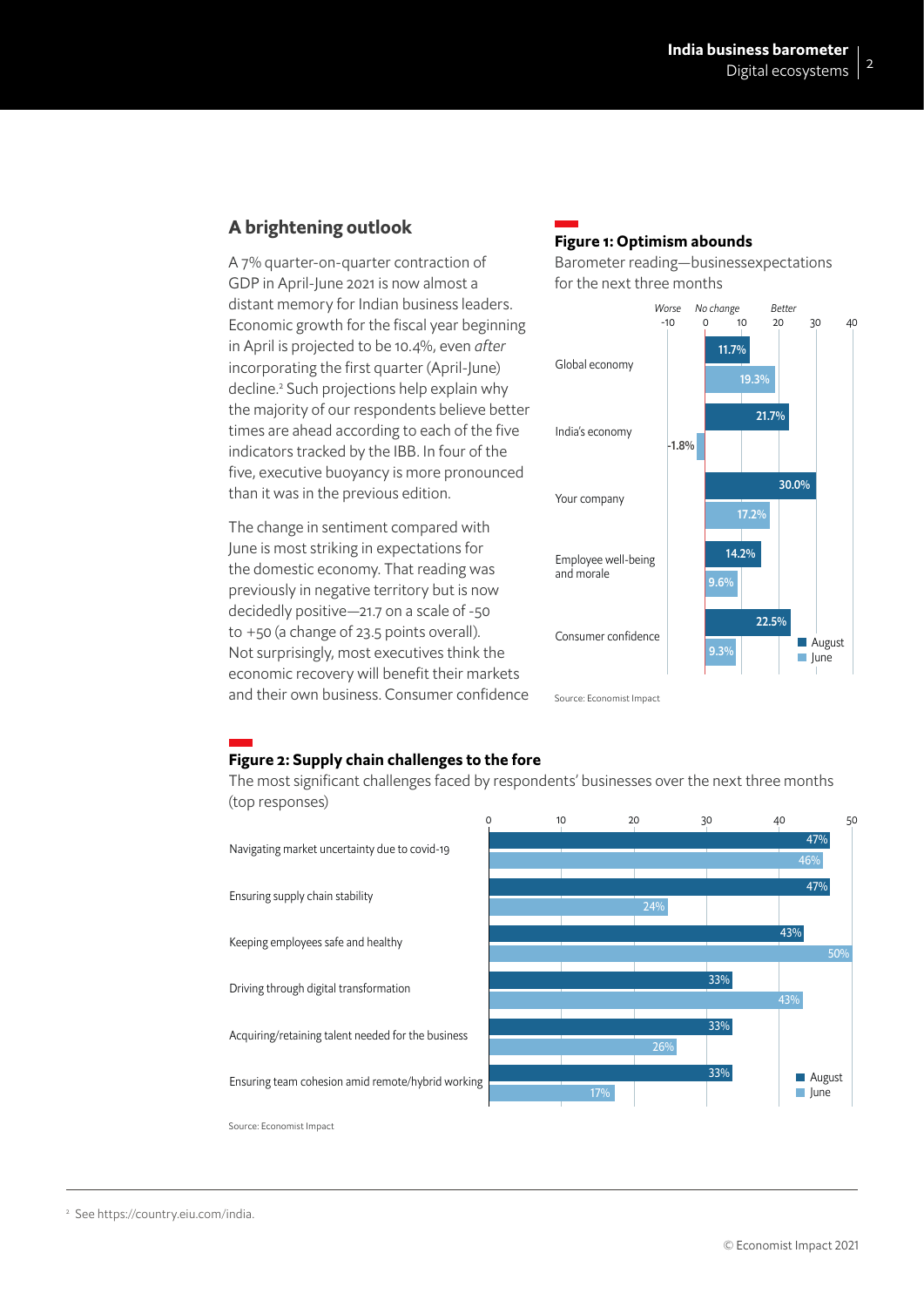is returning, most believe, and a resounding 87% expect their company's performance to improve in the next three months. This translates into a barometer reading of 30.0, compared with 17.2 in the previous edition.

The possible fly in the ointment for survey respondents is a softer-than-expected recovery in the overseas markets they sell their products and services in. Although a majority of respondents expect the global economy to improve in the next three months, that sentiment is weaker than in the earlier IBB edition.

With the recovery in swing and covid-19 infection rates seemingly stable,<sup>3</sup> supporting revived business growth is at the top of executives' list of short-term challenges. If in June 24% of survey respondents cited ensuring supply chain stability as a top challenge, 47%

do so now, the same figure that continues to cite navigating market uncertainty. Ensuring the safety of employees has declined slightly as a perceived challenge, although it is on the list of 43% of executives. One-third (33%), meanwhile, are facing challenges acquiring and retaining talent as growth prospects improve, higher than in June.

### **Investing in digital**

Digital transformation remains a major driver of investment for Indian businesses in our survey. Large majorities expect to increase their spending on digital marketing (80% of respondents), on cloud-based services (77%), on automation technologies (70%), and on artificial intelligence and machine learning (AI/ ML – 70%). The extent of intended spending increases on digital marketing and AI/ML is slightly lower in the present barometer than

## **Figure 3: A continued focus on tech**

Barometer reading—investment expectations for the next three months



<sup>3</sup> The Delta variant that ravaged India between March and May has receded, but experts are concerned about a potential resurgence. (See https://www.independent.co.uk/news/covid-live-updates-cases-travel-b1899831.html). Economist Impact considers the risk of another covid-19 surge to be high and a significant downside risk to its economic growth projections for the year: https://country.eiu.com/india.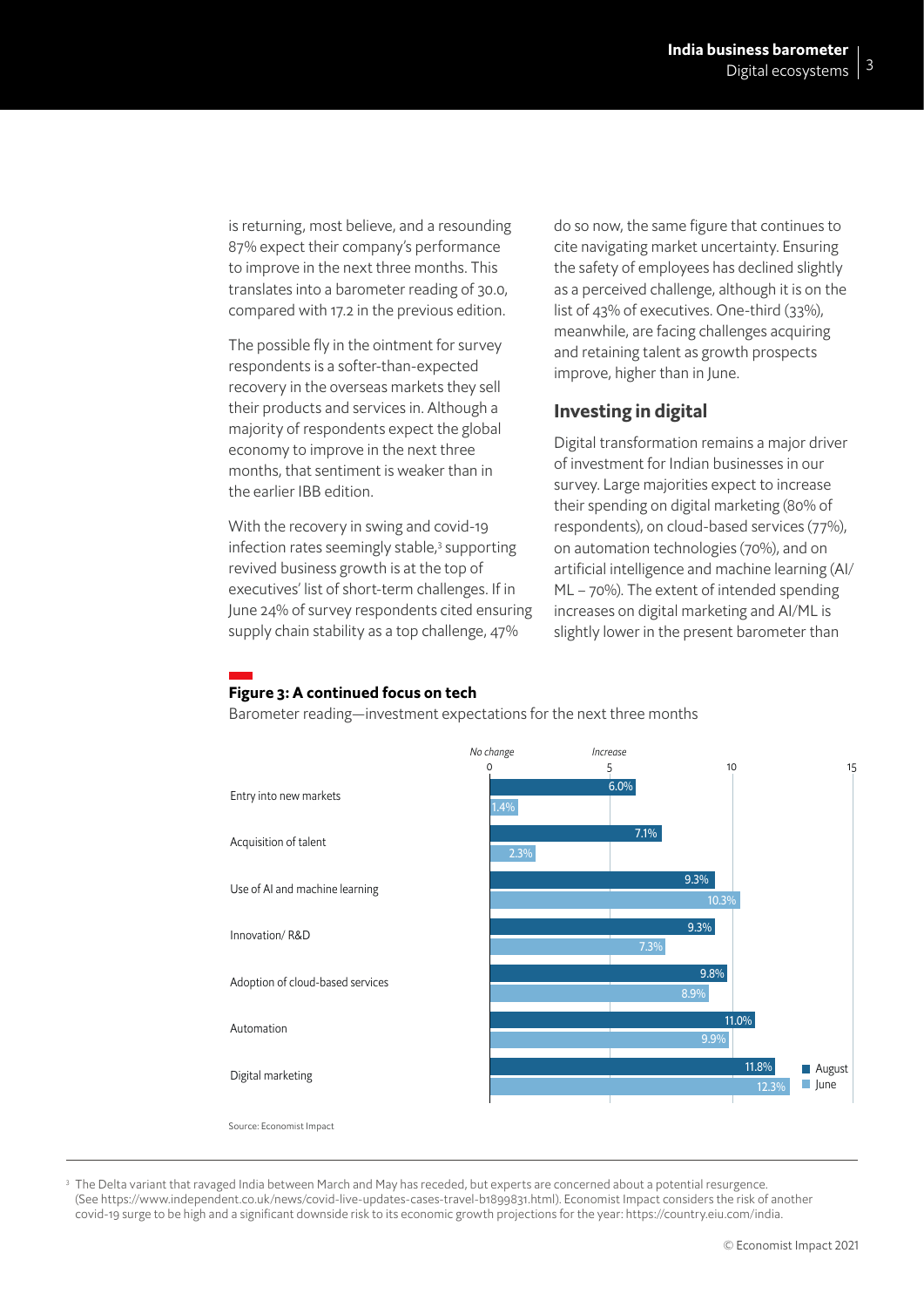in June, but the declines are barely noticeable. That these remain investment priorities for Indian businesses is clear in the response to questioning about their businesses' top priorities for technology investment: 53% of respondents put data analytics—so integral to improving digital marketing capabilities—at the top of their lists, and 43% do the same for AI/ML. (In June these figures were 40% and 39% respectively.)

#### **Building ecosystems**

Transforming a business through digital means requires more than investing in advanced technologies alone. Processes and behaviours must change on the back of such investments, and new ideas must flow that build on the technology capabilities that have been developed or acquired. Technology startups can provide large businesses with the know-how and energy to spark such change. The executives we surveyed recognise this: 86% agree (39% "strongly") that

their business needs the new ideas and entrepreneurial drive that start-ups provide.

When asked about the chief benefits that their businesses seek to obtain from tech start-ups, the respondents cite most frequently the access start-ups provide to new technology tools that can help larger firms satisfy their customers. Innovation follows closely behind, in the form of new ideas and help in developing new products and services.

In many respects, India has a thriving tech start-up ecosystem. Bangalore has long featured in the world's top 20 start-up hubs ranked annually by Startup Genome, an entrepreneurship research firm. (The ranking is perennially led by Silicon Valley.) Delhi has risen up those ranks of late, and Startup Genome now deems Mumbai to be the world's foremost "emerging" start-up ecosystem.4 These hubs have spawned over 20 unicorns (young, privately-owned businesses valued at over US\$1 billion) in 2021, bringing the country's total to over 100.<sup>5</sup> Venture capital

#### **Figure 4: How Indian business stand to benefit from tech start-ups**

What are the chief benefits that businesses like yours can obtain from actively supporting technology start-ups? (top responses)





<sup>4</sup> See https://startupgenome.com/report/gser2020.

5 See https://www.bloomberg.com/news/articles/2021-07-17/flush-with-unicorns-india-s-tech-moment-arrives.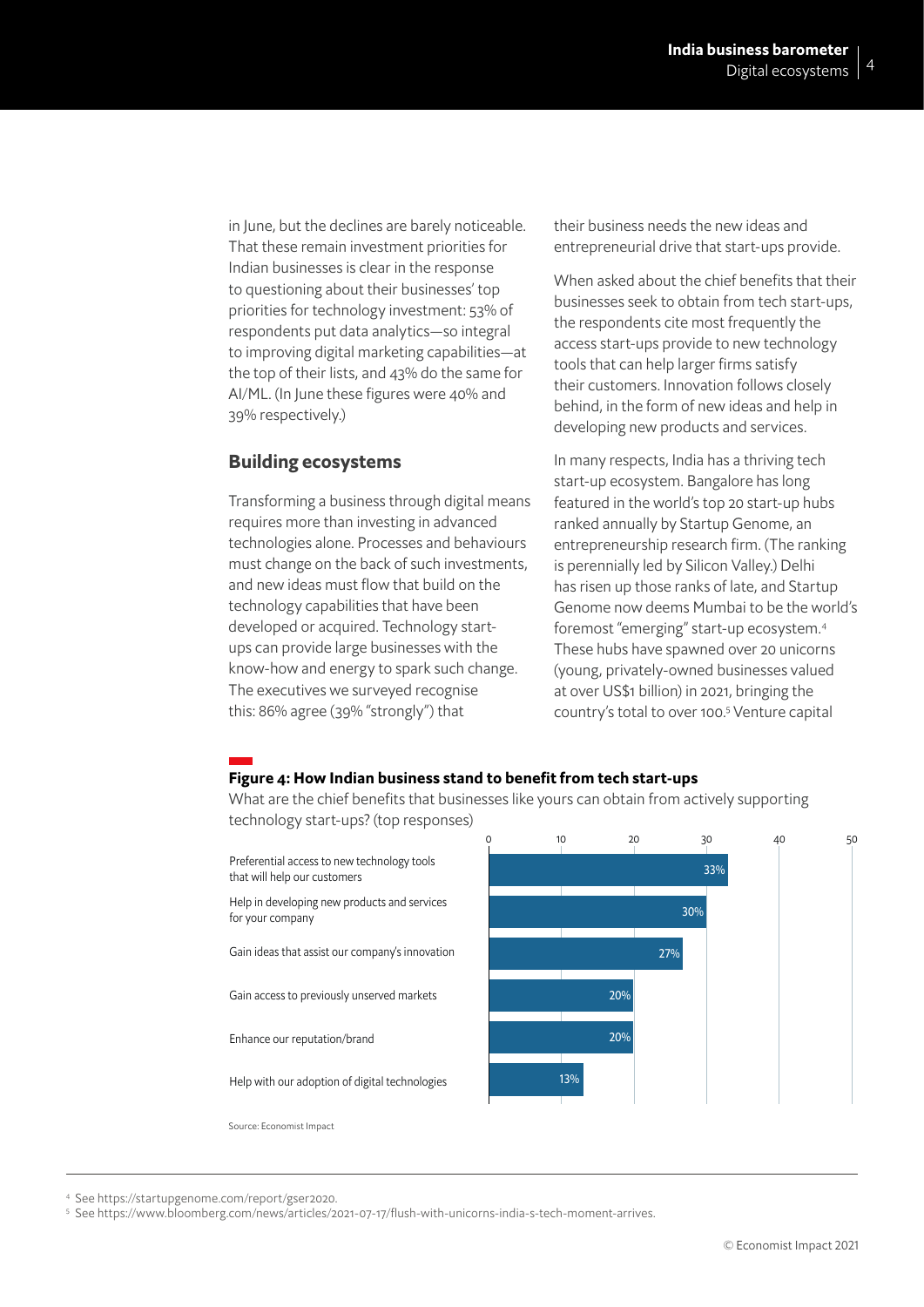(VC) experts consider India to be among the world's hottest start-up ecosystems in 2021 in terms of deals and fundraising.6

Limited availability of domestic start-up funding has been an impediment to these hubs' growth. As noted above, the flow of venture capital to these firms has increased in 2021, but much of it has emanated from overseas. One expert laments that, although corporate participation in India's start-up ecosystem is growing, it remains overreliant on foreign capital.7 This suggests that corporate India is not fully leveraging the capabilities and ideas that the country's vibrant tech start-ups offer.

India's technology entrepreneurs face other obstacles to their growth, of which the survey respondents believe competition from large technology companies is the most formidable. Several executives also point to what they feel is a weak entrepreneurial culture in the country, as well as to excessive red tape and a shortage of experienced business mentors.

Many of our surveyed respondents (38%) acknowledge that providing seed funding and other forms of venture finance is the most effective in a range of different ways that large firms can support tech start-ups. Fewer, however (33%), actually do this. The main type of help the respondents' firms provide to start-

#### **Figure 5: How corporate India can help start-ups and how they actually help**

What are the most effective ways that large businesses can support technology start-ups in India? In what ways does your business support technology start-ups in India? (top responses)



6 See https://techcrunch.com/2021/07/16/india-poised-for-record-vc-year-as-unicorns-head-for-decisive-ipos/?.

<sup>7</sup> See https://yourstory.com/2021/01/disruption-fuelled-growth-indian-tech-startups/amp.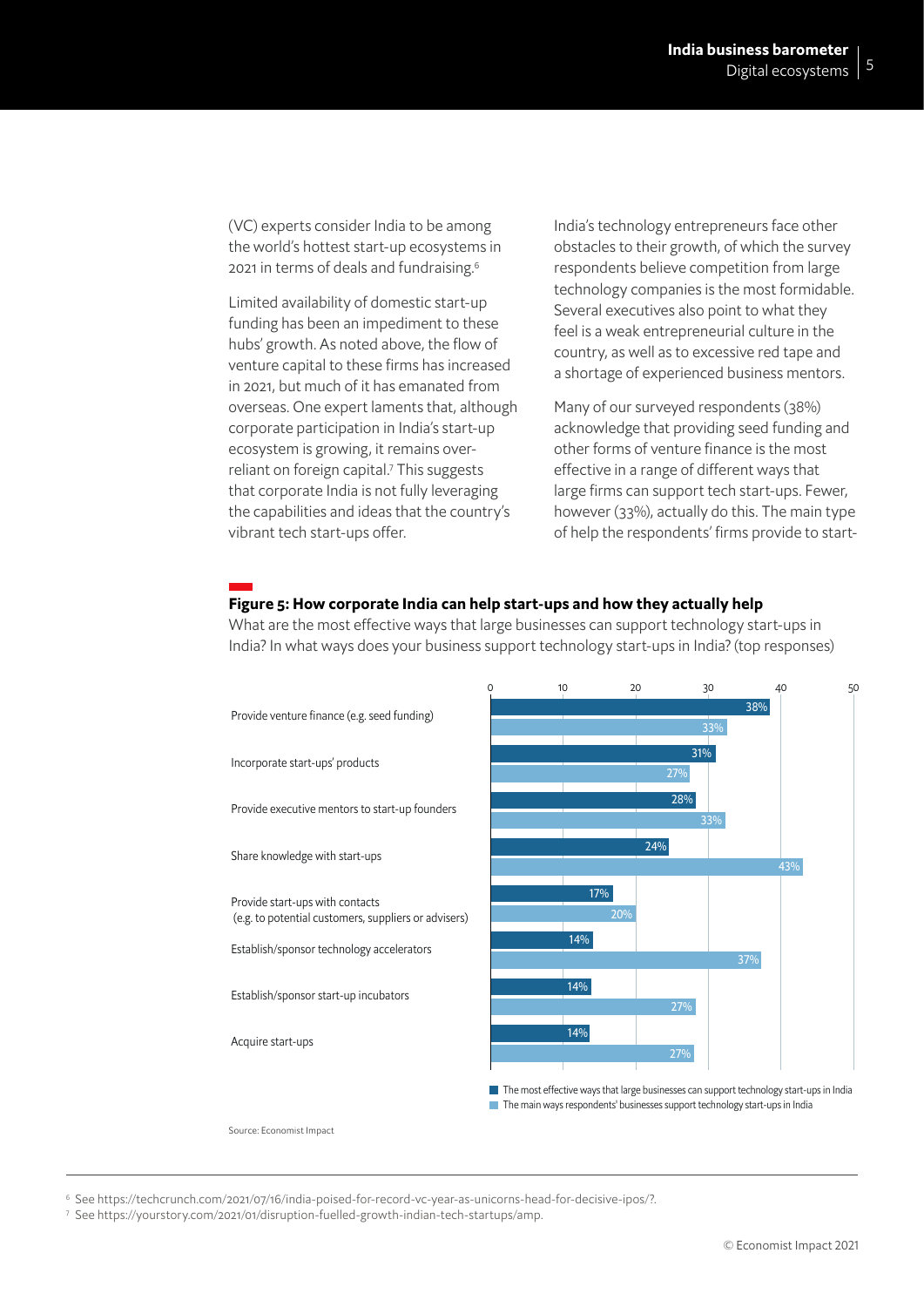#### **Figure 6: Responsibility and effectiveness in developing the digital ecosystem**

Which of the following carry the greatest responsibility for supporting technology start-ups in India? How effective is support for technology start-ups in India provided by the following?



Source: Economist Impact

ups (cited by 43%) is the sharing of knowledge. Another is to support technology accelerators (cited by 37%) and provide executive mentors to start-up founders (33%).

Business leaders mostly believe that the central government bears primary responsibility for supporting tech startups in the country (the view of 47% of respondents). One-third deem it the responsibility mainly of domestic companies. Smaller numbers list state government (30%), industry bodies (27%) and foreign companies (17%) as carrying the primary burden. Of these, foreign companies are perceived as by far the most effective source of start-up support. Far fewer executives believe central or state governments are effective in this realm or for that matter domestic corporations such as their own.

## **Supporting entrepreneurship for the greater good**

Indian business leaders have an added incentive to support the growth of the domestic digital ecosystem beyond the direct benefits that will accrue to their own firms. It will also assist their efforts to be good corporate citizens.

For most business leaders, this will be more than brand building. There is a genuine desire in boardrooms and executive suites to help address the deep inequalities in Indian society. Most of our survey respondents believe the country's burgeoning start-up ecosystem can contribute to reducing these, and is worthy of their firms' support. For example, nearly two-thirds (64%) of respondents agree that supporting start-ups is the best